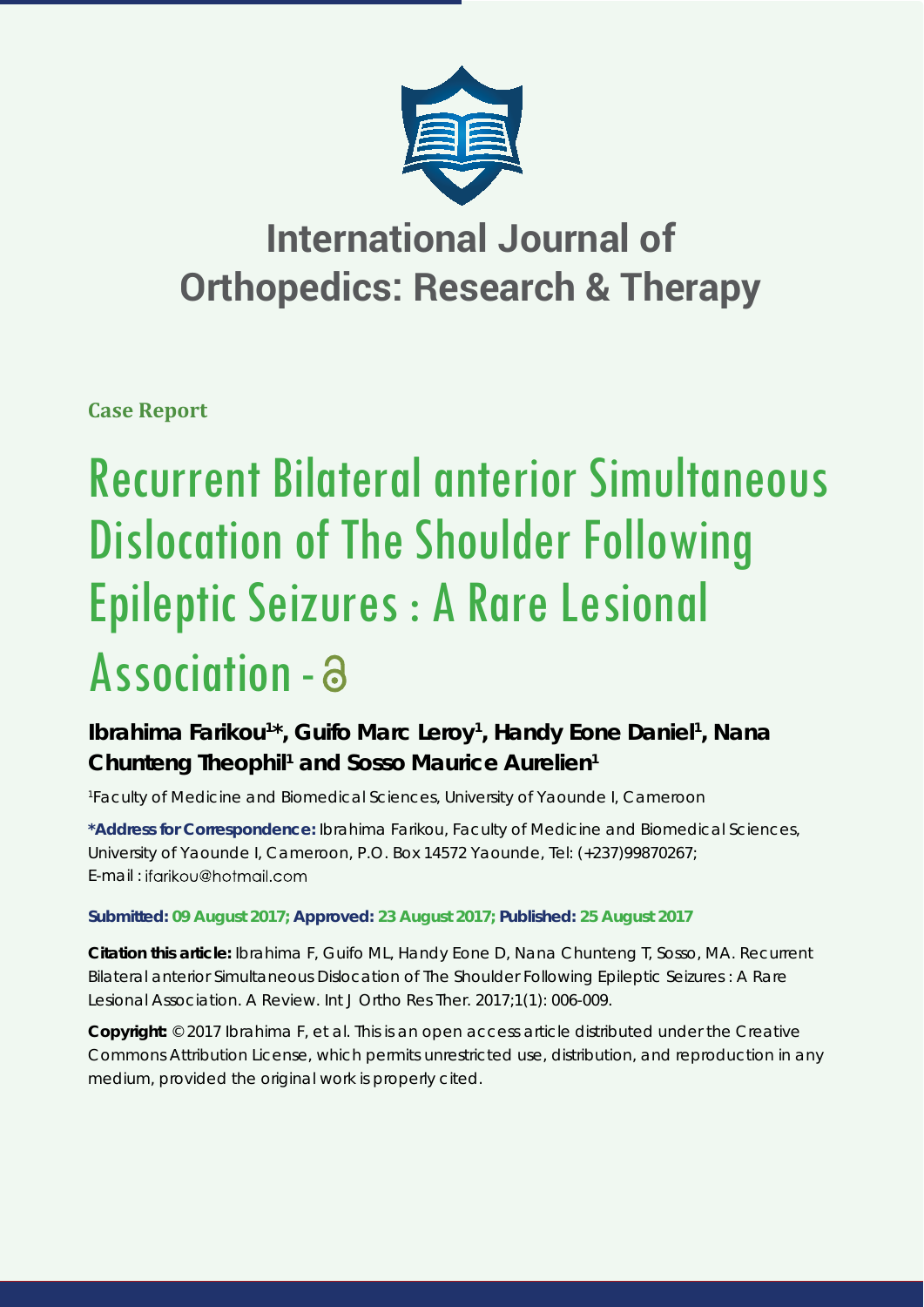#### **ABSTRACT**

Bilateral dislocations of the shoulder are rare. Posterior bilateral dislocations are often associated with convulsive seizures of various origins, where as bilateral anterior dislocations are usually the result of a violent mechanism. We report a rare case of recurrent simultaneous anterior bilateral dislocation associated with epileptic seizures in a 31-year-old man. To the best of our knowledge, no similar cases have been reported in the literature.

#### **INTRODUCTION**

Shoulder dislocation occurs quite frequently and are seen in the daily practice of the orthopedic surgeon. Bilateral dislocation of the shoulder, which is infrequent, is often associated with epileptic crises [1-3] or electrocution and are the most common cause of posterior bilateral dislocations, whereas bilateral anterior dislocations are most often associated with trauma [4-12], especially in young subjects. Bilateral anterior dislocations secondary to convulsions are very rare [13]. Bilateral anterior dislocations are even more rare. Only a few cases have been reported in the literature [8].

We report a rare case of a recurrent simultaneous anterior dislocation of the shoulder secondary to convulsive seizures, occurring in a young man of 31 years old in two episodes at an interval of 2 years. This is the only case observed in our service in 18 years of practice. Moreover, no similar case has been reported to the best of our knowledge.

The two shoulders were reduced under general anesthesia and immobilized by a temporary arthrodesis with 2 crossed pins completed by an elbow-to-body Dessault bandage for 6 weeks. This double internal and external restraint was followed by early rehabilitation.

The short- and medium-term outcome was satisfactory.

#### **CLINICAL REPORT**

We present a young man of 31 years old, right-handed, who was recently received in a remote peripheral hospital of about 600 km from our town and who was evacuated by train to our service. He was received 6 days after the injury in our emergency department.

In his medical history, we noticed that another episode of dislocation occurred 2 years ago in the same circumstances, that is to say, following a convulsion crisis of undetermined origin. The initial bilateral simultaneous dislocation seen on that same day in emergency room of a peripheral hospital was reduced and immobilized for 3 weekls. On physical examination at the emergency, we noticed a total loss of function of both upper limbs fixed in abduction that was irreducible. In addition, we noticed the" épaulette sign" and a proeminence of the acromion [Figure 1]. In the lateral view, an anterointernal enlargement of the 2 shoulders. On palpation there was a vacuity of the subacromial space, a painful mobility with attempted rotation of the upper limbs. The peripheral pulse, in particular axillary, humeral, radial and ulnar, were perfectly perceived on both sides. The motor and sensory neurological examination of the radial, cubital and median nerve areas were normal.

Standard plain X-Rays assessment of the 2 shoulders confirmed the diagnosis of bilateral anterior-internal dislocation [Figure 2]. Computed Tomography (CT) profined the diagnosis and, in addition, showed the existence of a bilateral Malgaigne (or Hill Sachs) notch of the glenoid on the posterior margin of the humeral head and gliding of the anterior inferior border of the glenoid [Figure 3].

The biological check-up showed no significant abnormality, particularly a normal fasting blood sugar of  $0.90g / I$ . The Electroencephalographic tracing (EEG) was normal. We programmed emergency surgery to be carried out under general anesthesia including a reduction and internal fixation (temporary arthrodesis by 2 cross pins) and external restraint by the elbow-to-body Dessault bandage. This reduction was done, under general anesthesia with maximum muscular relaxation, and progressive soft maneuvers described by Kocher : traction in the axis of each upper limb, external rotation and abduction [Figure 4].



**Figure 1:** A.Y: appearance of the 2 dislocated shoulders just before reduction maneuvers under general anesthesia.



Figure 2: A. Y. 31 years old, face (A) and profile (B) standard x-rays: simultaneous recent anterior internal bilateral dislocation.



**Figure 3:** Same patient: computed tomography with reconstruction images: bilateral dislocation with bilateral notch of Malgaigne (or fracture of Hill Sachs).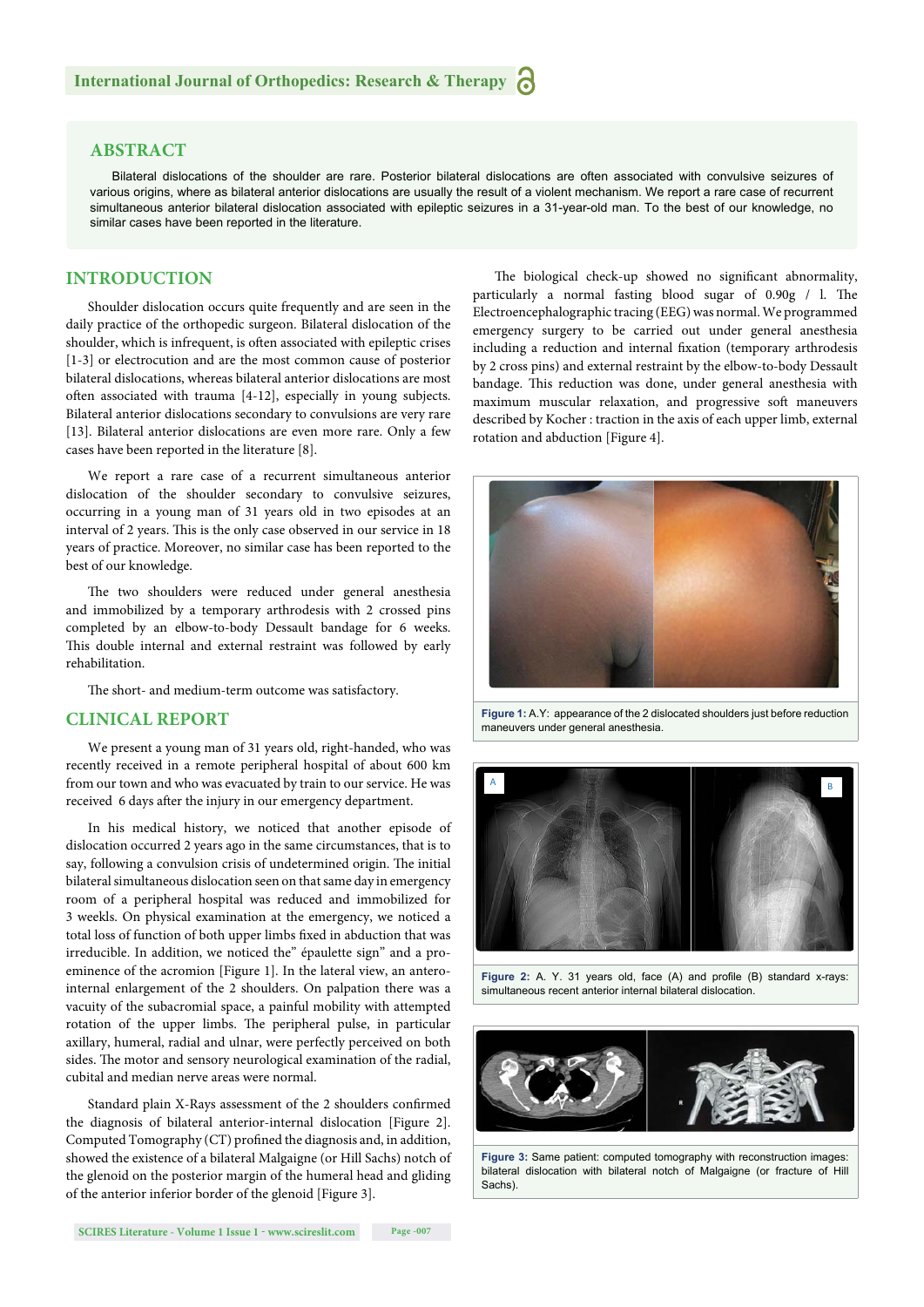#### **International Journal of Orthopedics: Research & Therapy**

The postoperative control radiographs showed a perfect reduction [Figure 5].

Despite the normal post-critical EEG tracing, the patient was placed on Phenobarbital (Gardénal<sup>TM</sup>) by the neurologistepileptologist of the department on the basis of an anamnetic and a clinical examination. Early rehabilitation was undertaken as soon as the double contention was removed to favor the progressive recovery of the passive, activo-passive and active articular amplitudes of the 2 shoulders. Stability tests after removal of the immobilization at day 45 and before the patient's exit after 20 sessions of rehabilitation were satisfactory. The Single Assessment Numeric Evaluation (SANE score : 0 to 100), was done for self-evaluation of shoulder function. It was estimated at Day 75 and Day 345, at 30 and 80 respectively.

#### **DISCUSSION**

Epidemiologically, because of its anatomy and biomechanics (the most mobile enarthrose in the body), the shoulder is the joint that is most susceptible to dislocations accounting for 50% of all dislocations. The majority of these dislocations are anterior, the posterior dislocations representing only 3% to 5% of the dislocations of the shoulder. About 1% of shoulder dislocations result in fractures.

Concerning the etiological mechanism, bilateral anterior dislocations are very often attributed to trauma [4-12], especially with high energy trauma in young subjects. A review of 90 bilateral shoulder dislocations conducted by Brown [14], revealed that 49% were due to epileptic convulsions or electrocution, 23% were traumatic and 36% were non-traumatic. For our case it was a bilateral dislocation, rare, simultaneous and recurrent, that could be related to a convulsive crisis even if the hypoglycemic or epileptic origin is not formally established. EEG and fasting blood glucose were normal. Some authors have attributed the occurrence of posterior dislocation of the shoulder to convulsions caused by induced hypoglycemia [15], or severe vitamin D deficiency [16].



**Figure 4:** Same patient: External reduction maneuvers: axis traction, external rotation and abduction.



**Figure 5:** A.Y. 31 years old: the anteroposterior radiographs of the 2 shoulders confirm the anatomical reduction.

From a therapeutic point of view, the relative early nature of the dislocation, the relatively small stature of the Hills-Sachs notch and the young age of our patient led us to opt for orthopedic treatment. The fear of another recurrence and the young age of the patient prompted us to do both an internal and external restraint and an immobilization for 6 weeks, long enough to ensure stability of both shoulders though with risk of residual stiffness easily corrected by an early rehabilitation. The medical treatment of convulsive seizures also contributed to the prevention of another recurrence.

A wide range of therapeutic methods of bilateral shoulder dislocation according to the etiology and clinical presentation are proposed in the literature with various outcomes. The most usual conservative treatment is reduction by external manoeuver Milch [17], Kocher [8,13] or more recently Spaso technique [18] under general or local anesthesia by infiltration and immobilization followed by suitable early rehabilitation [17-20]. Conservative treatment is indicated most often for uncomplicated anterior bilateral dislocations, seen relatively early. Surgical treatment is reserved for the majority of authors to bilateral posterior dislocations associated with fractures particularly Hill-Sachs lesions. Surgical methods comprise open reduction and internal fixation  $[1,9]$ , hemiarthroplasty or total shoulder arthroplasty with or without osteochondral auto or allografts in case of significant bone defects [3,9,21]. Tendon (subscapularis) transfers sometimes could be done by 2 surgical teams [22].

#### **CONCLUSION**

Bilateral dislocation of the shoulder is often associated with a violent traumatic mechanism. This clinical case and the literature taught us that recurrent simultaneous anterior bilateral dislocation may also have a comitial origin. An orthopedic reduction followed by a sufficiently long immobilization in young subjects and the use of an anticonvulsive medical treatment are alternatives to open reduction, and effective in preventing recurrences.

#### **RÉFÉRENCES**

- 1. Sheth H, Salunke AA, Panchal R, Choksi J, Nambi GI, Singh S, et, al. Simultaneous bilateral shoulder and acetabular fracture-dislocation : What to do ? Chin J traumatol, 2016; 19: 59-62. https://goo.gl/FNFNCV
- 2. Sahbudin I, Filer A. Nocturnal seizure and simultaneous bilateral shoulder fracture-dislocation. BMJ Case Rep 2016; 2: 2016. https://goo.gl/k9mPKT
- 3. Elmali N, Taşdemir Z, Saglam F, Gulabi D, Baysal O. One stage surgical treatment of neglected simultaneous bilateral locked posterior dislocation of shoulder : a case report and literature review. Eklem Hastalik Cerrahisi 2015; 26: 175-80. https://goo.gl/NftWR6
- 4. Barlow M, Lynch R. Sequential bilateral anterior dislocation of shoulder. Am J Emerg Med 2016; 34: 939. https://goo.gl/fCo1nu
- 5. Auerbach B, Bittermann A, Mathew C, Healy W 3rd. Bilateral Shoulder Dislocation Presenting as a Unilateral Shoulder Dislocation : Case Report. J Am Osteopath Assoc. 2015; 115: 514-7. https://goo.gl/nRhrJP
- 6. Choulapalle R, Chokkarapu R, Kolluri RK, Anne SR, Perumal SR, Avadhanam PK, Bheemanathuni R. A case of neglected bilateral anterior shoulder dislocation : a rare entity with unusual mechanism of injury. Case Rep Orthop. 2015; 2015: 461910. https://goo.gl/K66Fkn
- 7. Noureddine H, El Sayad M, Gull S, Davies AP. Bilateral anterior shoulder dislocation. BMJ Case Rep*.* 2013; 29: 2013. https://goo.gl/PqZ3hr
- 8. Patil MN. A Case Report of Simultaneous bilateral anterior shoulder dislocation. J Orthop Case Rep. 2013; 3: 35-7. https://goo.gl/vsVDuC
- 9. Jansen H, Frey SP, Doht S, Meffert RH. Simultaneous posterior fracture dislocation of the shoulder following epileptic convulsion. J Surg Case Rep. 2012; 4: 2012. https://goo.gl/d1z52b